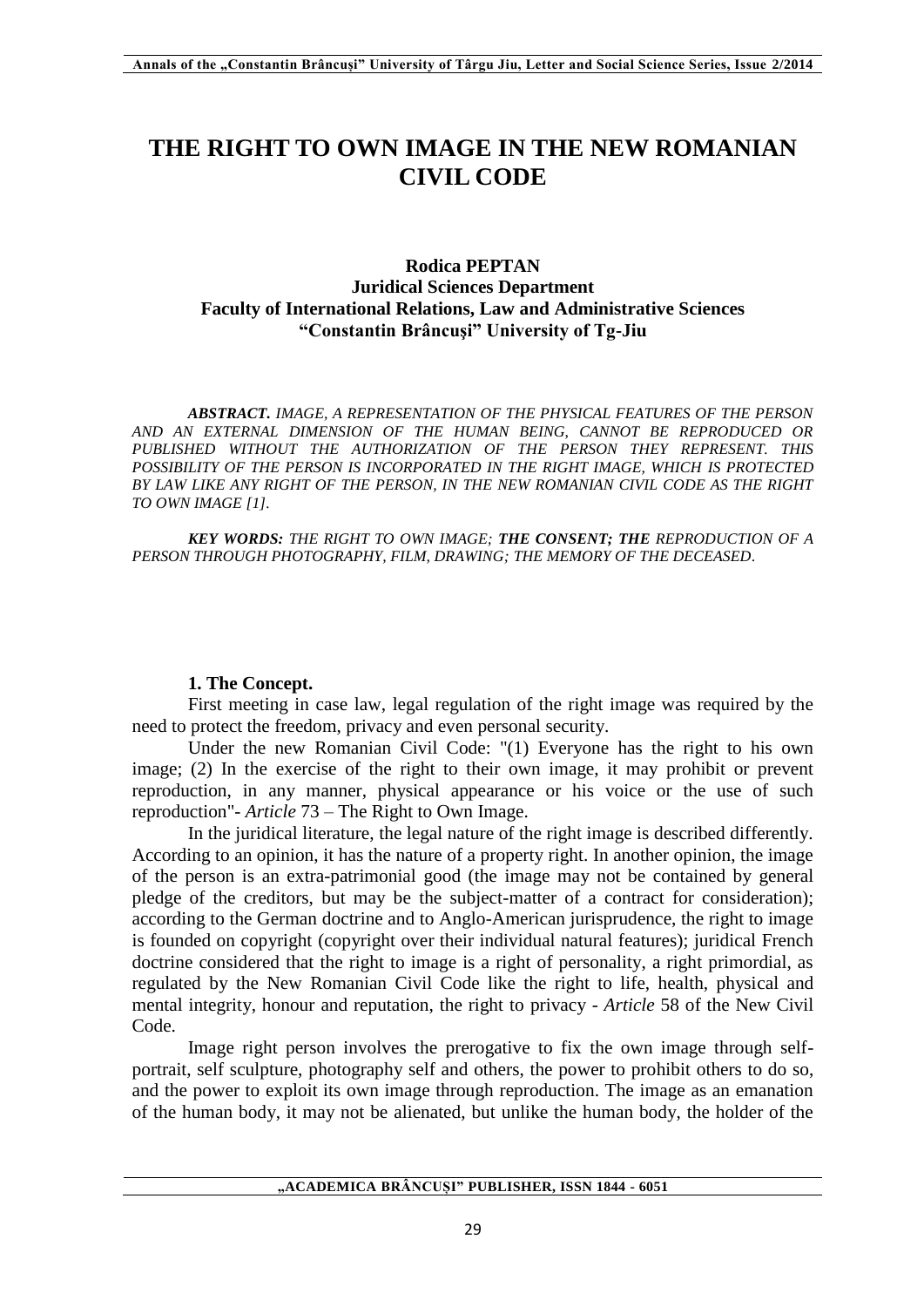image (image source) may assign its use even with consideration.

Also, the holder of the image may agree that his image to be used as a model for a work of art. Image-reproduction, encompassing vision of the artist, is a work of art, a good distinct source image and the artist is the owner of the exploitation of the work.

It is true that the right to own image is not perfectly aligned to the general features of the personality rights because the image may be sold, but on the other hand it is not a patrimonial good [2]. In the legal literature, it spoke of a shift of the right to image, from an absolute to a relative right, that in the future, this right will be replaced with the right to dignity and the image for information will be a long time an ambiguous and approximate right.

**2. The Consent.** Any reproduction of a person through photography, film, drawing, internet etc. is made with the consent of that person [3]. Consent is given for a certain use of their image (capture, broadcasting) and is presumed to be given on the correct image of the person and not a distorted representation. Evidence acquisition of the rights photographer is not equal to the evidence of the consent of the right holder [4].

The right to own image is a monopoly that excludes anywhere uptake and representation of a person, so to award damages it's not necessary that the photograph to have offensive or insulting.

For the public persons who appear in a public place, the consent is tacit [5], if publication of that image is useful for presenting a current. Also, it is not necessary consent of the persons belonging to a public event or certain professionals (model, television commentator) if their image is inherent profession and not exceeding context of contract.

According to the *Article 76 NCC* entitled *The Presumption of Consent,* consent is presumed and not need a written agreement when the pictures or the information are made available to individuals or legal entities by the one referred to in these images, if he knows that they operate in the public information.

Until proven guilty, presumption of consent applies in the circumstances mentioned in that text and regards not only privacy but also the right to own image and voice. Expressing agreement to use its own image is a manifestation of will, whose validity is assessed according to the rules of the contract. Thus, their consent must be uncorrupted; for capturing the image of the minor [6] or of the person under judicial interdiction requires the authorization of the legal representative [7]. Consent given is revocable, like any legal acts regard human body, of course, with compensation if appropriate; revocation can occur until the publication of the image.

**3. The Limits of the Right to Own Image.** Exercising the right to their own image (and voice alike) has unlimited nature, the law governing a number of cases where intrusions are permitted in this territory intimately connected person. Such limitations are imposed by the need to balance between the right to privacy and right to information of citizens, which is achieved by the media and other public interests, too.

The limits of personality rights, among which is included the one that is the subject of this paper are provided in article 75 paragraph (1) and (2) NCC [8]**.**

It should be noted that the premises of such limitations are found in Article 27 paragraph (2) - (4) of the Romanian Constitution, including the situations [9] where may derogate from paragraphs (1) according the domicile and residence are inviolable, but also and in the provisions of Article 8 (2) of the European Convention on Human Rights. This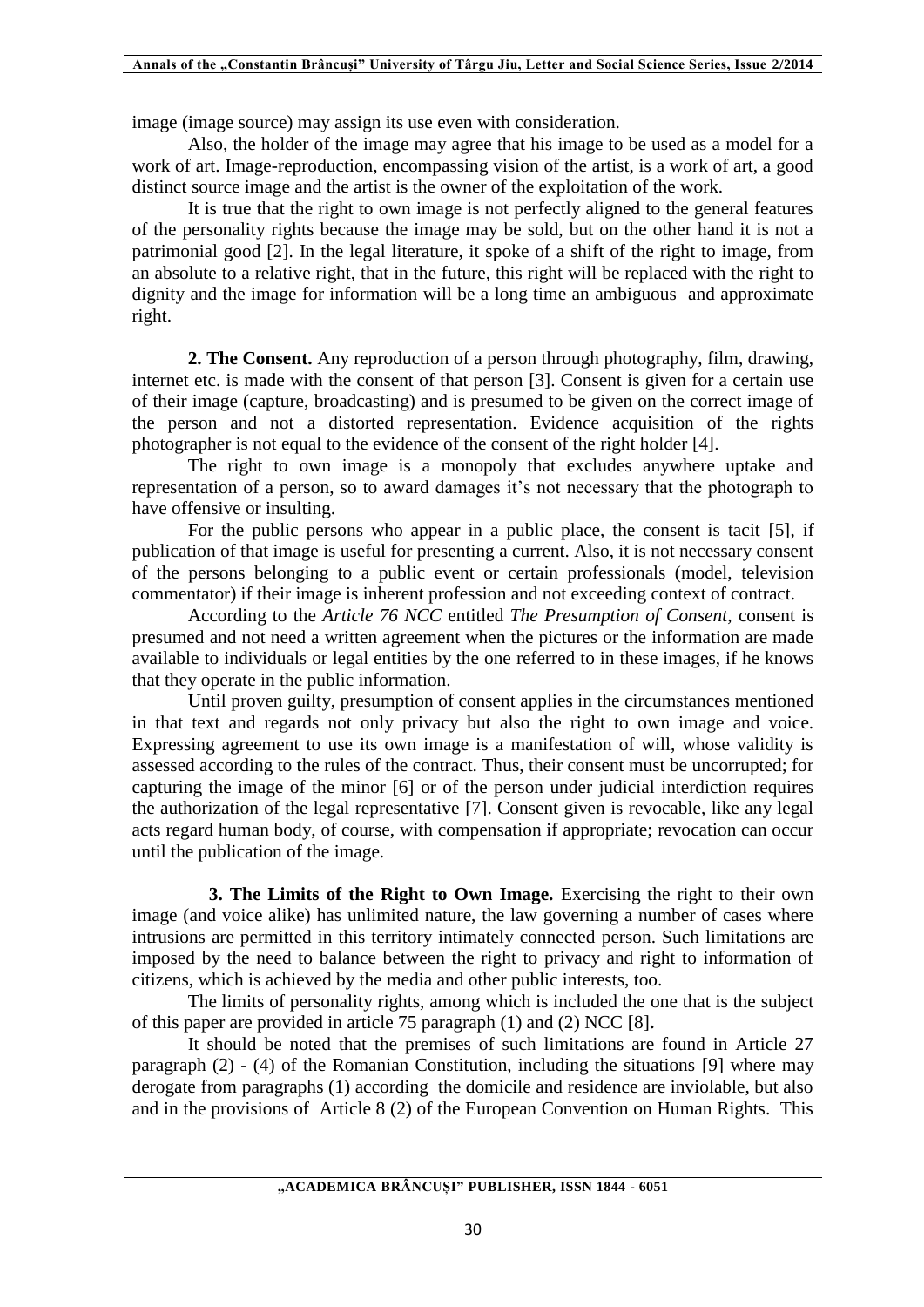latter piece of legislation established that everyone has the right to respect for his private and family life, his home and his correspondence, except in special circumstances [10].

According to Article 75 paragraph (1), the intrusions in the right to own image that are permitted by law or by international conventions and covenants on human rights to which Romania is a party is not a violation of privacy. In addition, paragraph (2) [11] thereof mention that no exercise of constitutional rights and freedoms in good faith and in compliance with the international conventions is not an infringement of personality and hence the privacy.

It is lawful recording and transmitting images captured on public roads (for speeding or traffic regulation) or using means of video surveillance by public authorities to protect public institutions or preventing or finding of harm to the security of persons and property in places at risk of bullying and theft, of course, when the law allows the use of these means. In all cases, the operations of video surveillance of public places must be made so that it cannot view images within housing or those of their entries; while the public must be kept informed about the existence of the video-surveillance and about the authorization or the person who is responsible for installing this system. Under the new Romanian Penal Code placement of the technical means of recording audio or video without the right is a offence - Article 226 paragraph (5).

In the same sense, is lawful as in a judicial investigation to proceed to reproduce the image of a person, without requiring consent, in order to preserve its morphological characteristics or where such an offense [12] is proven [13].

European Convention on Human Rights through Article 8 protects the individual of the person. States have the obligation to protect the privacy and right to own image under the Convention [14].

Freedom of expression is to another limit of the right to own image [15] and the scope of application of the freedom of information has a tendency to expand. Information covering, as pointed out, all areas of social, political, cultural, scientific, artistic, commercial, etc.

Protection of personality rights often comes in collision with the freedom of the press and with the right to public information. Since technically, there is no superiority between the right to own image and the fundamental right to information.

Therefore, jurisprudence weigh them for each case to verify that, given the circumstances, the right to own image will be rejected or not; of course will take into account of the principle of proportionality.

Moreover, the image shown to be accurate and legitimate, and choosing the image to be relevant in relation to information. The need to inform the public must often be a tolerance for the benefit of those who exercise their right to information; exercising the right to information, they should have, as said, a forced license rights. However, in all cases the principle of dignity must be rigorously respected.

Capturing an image of a person as an element of a crowd (image of a person caught in a public event) cannot be considered unlawful if the person's is not caught in the forefront of the whole image.

**4. Extinction right to own image.** The image of the person is only human body shape, so it follows its fate and disappears with the death of a person; will remain lifeless body image that is protected as such [16]. Especially that the protection of the dead body is regulated by law and thus it necessarily concerns and his image, the relatives of the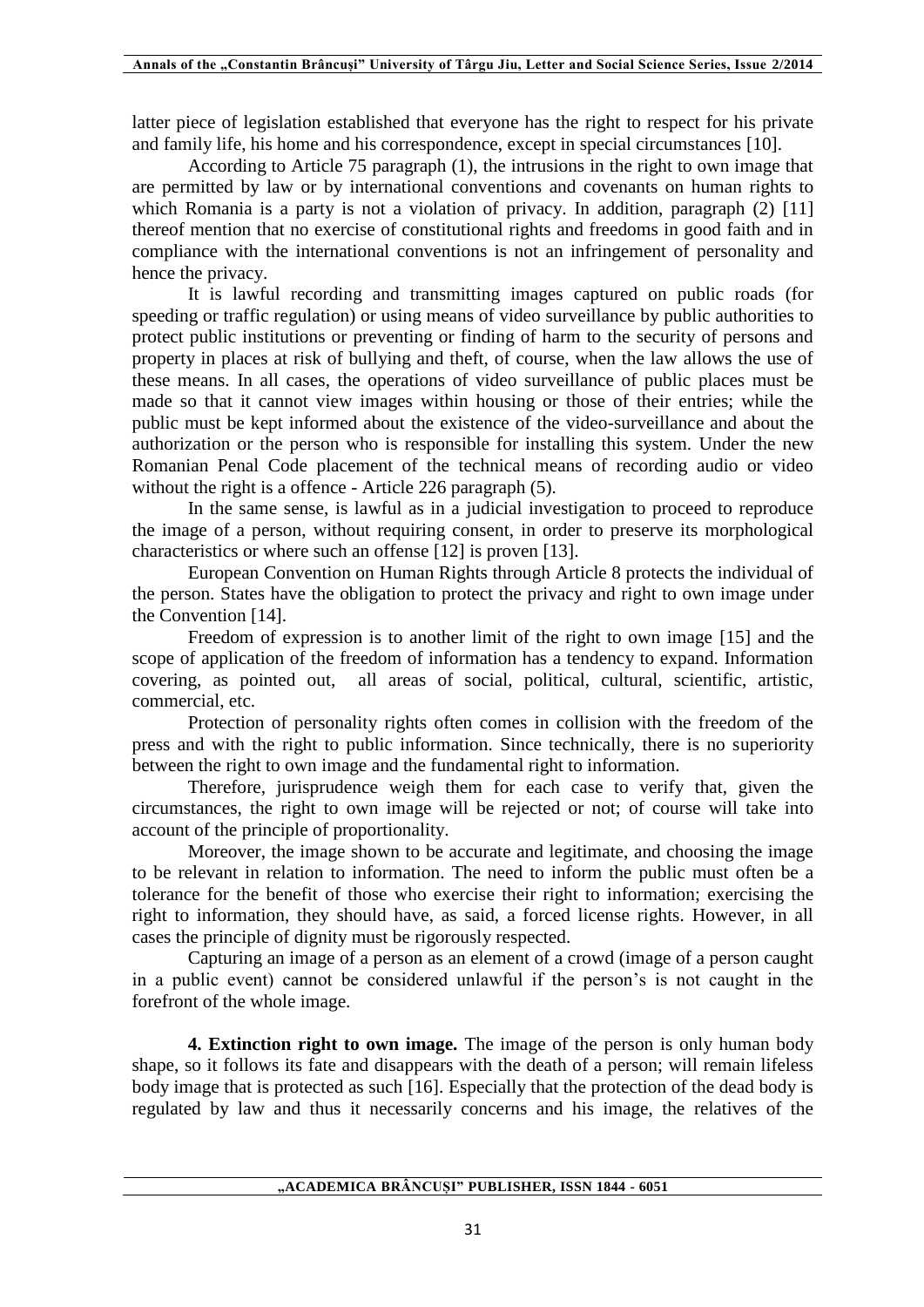deceased may require sanctioning dead image reproduction based on their own right to privacy.

Although the right to image seems to be a real right, which could lead to the conclusion that it is transmitted *mortis causa*, however, qualifying it as a right of personality, so as personally subjective, it is not transmissible to heirs, he ceases at person's death. Where violations of the image affect their feelings of heirs and produced damages. These have a legal action. In the absence of express provision, French jurisprudence has admitted that the action in protecting the image of the deceased heirs is transmissible and rejecting the idea that the right to privacy disappears when the person's death [17].

Even if the right to own image ceases when the person's life is over, the new Romanian Civil Code protects the respect due to the person after his death [18]. The respect owed the deceased on his memory and on his body - Article 78 NCC. The memory of the deceased is protected under the same conditions as the image and reputation of the person in life - Article 79.

Also, in the legal protection of the will of the deceased, any person can determine how their funerals and can dispose regard of his body after death. For those deprived of legal capacity or those with limited exercise capacity is necessary written consent of the parents or, where applicable, of the guardian. In the absence of express options deceased will be respected in order, will spouse, parents, descendants, collateral relatives up to the fourth degree inclusive, universal legatee or the mayor or village, town, city or sector in Bucharest whose jurisdiction the death occurred. In all cases it will take into account the religious affiliation of the deceased - Article 80.

**5. Civil penalties regarding violations of the right to own image.** According to Article NCC 252, any person has the right to protection of intrinsic human values such as life, health, physical and mental integrity, dignity, privacy, privacy, freedom of conscience, scientific, artistic, literary or technical [19]. Interference with these rights entail a pecuniary or non-economic. Although non-pecuniary damage, those concerning life, honour, reputation, dignity, bodily integrity, privacy, are virtually priceless pecuniary, law allows the granting of compensations for moral damage.

Article 253 establishes the defences which the individual person may exercise in the case of violation of its non-property rights. Article expressly establishes the right of injured or threatened with a infringement of his personal rights to ask anytime court: prohibit of the violation if it is imminent; infringements and banning them in the future if it still takes; finding that the offense made unlawful if disorder that created it still exist [20].

The Article 255 governing interim measures may be ordered by the court, at the request of the complainant, by way of presidential ordinance when there is a credible evidence that non-property rights are the subject of current or imminent unlawful action, action threatening to cause damage difficult to repair [21]. These measures are: a) to prohibition of the infringement or terminate its provisional; b) to take the necessary measures for the preservation of evidence.

If damages by means of written or audiovisual media, the court may order termination of the action producing damage if three additional conditions are met [22]: the applicant justify serious harm; action is not clearly justified; measure does not appear as disproportionate to the harm caused [23].

We note that the procedure of provisional measures under Article 255, paragraph (4) - (8) pays special attention to measures to limit their misuse. In this respect, restrict the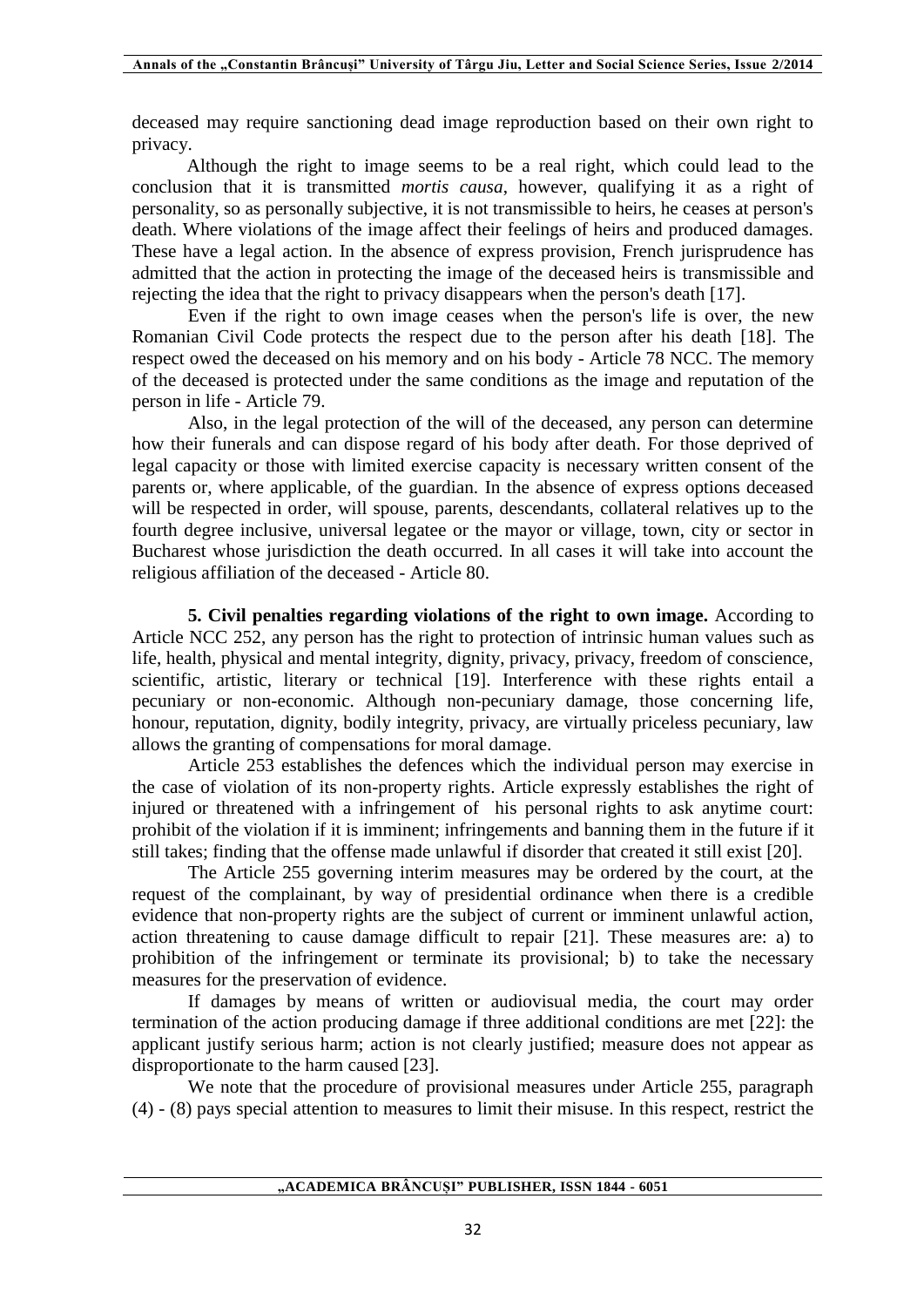use of action that may prejudice by introducing bail and principle of compensation for damage caused by the applicant are likely to limit the use of these actions outside of reason given by the legislator.

## **REFERENCES**

- [1]. "Right Image" is a simplified form of the correct phrase "right on the image." New Civil Code uses the phrase "right to his own image" as the Constitution.
- [2]. In our doctrine was held that the right to self-image is more mixed right side it has a heritage "Image fixed on a support is measured in money, negotiate the art, advertising, and photography market"(O. Ungureanu, C. Jugastru, *Civil Law. The Persons,* Rosetti Publishing House, Bucharest, 2003, pp. 46-48).
- [3]. Regulating the victim's consent is a novelty in Romanian criminal law (art. 22 par. 1 C.p.), which is determined by the individual's rights to have some values that law gives them as an expression of freedom enjoyed by a State law. For details, see E. G. Simionescu *The consent of the injured party, justified cause in criminal law, Annals of the University "Constantin Brancusi" from Targu-Jiu,* Legal Sciences Series, no. 1/2014, p. 50.
- [4]. Article 88 of Law no. 8/1996 establishes that the use of a work that contains a portrait of a person can be made only with the consent of the person represented in that portrait. The author, owner or possessor shall not have the right to reproduce or to use it without the consent of the person represented or successors, for twenty years after the death of the person represented (for details, see C.R. Romitan, "Moral Rights for Author", Legal Publishing House, Bucharest, 2007, p 137-138)
- [5]. In some cases, the importance of the protected social value and risks of committing abuses, consent must be in the form prescribed by law. For details, see E. G. Simionescu, *Criminal Law. General Part 1,* Didactic and Pedagogic Publisher, Bucharest, 2014, p. 127.
- [6]. For details on the concept of a minor child and see, E. G. Simionescu, *The Minor. Subject Criminal Law*, Didactic and Pedagogic Publisher, Bucharest, 2014, pp. 10-14.
- [7]. According to Article 22 of Law no. 272/2004, the child has the right to protect its public image.
- [8]. The content of Article 75 of the NCC is as follows: (1) Encroachments that are permitted by law or international conventions and covenants on human rights to which Romania is a party is not a violation of the rights provided in this section. (2) The exercise in good faith of constitutional rights and freedoms and respect international pacts and conventions to which Romania is a party does not constitute a violation of the rights provided for in this section.
- [9]. For example, the execution of an arrest warrant or a court order; removing a risk to life, physical integrity or property of a person; protect national security or public order; preventing the spread of an epidemic.
- [10]. Paragraph (2) of Article 8 of the Convention provided that it is interference by a public authority in the exercise of this right except to the extent that it is required by law and constitutes a democratic society, a necessary for national security, public safety or the economic well-being of the country, prevention of disorder and prevention of crime, protection of health or morals, rights and freedoms of others.
- [11]. The requirements of paragraph (2) are cumulative. Good faith in the exercise of constitutional rights and freedoms shall be interpreted in conjunction with the observance of the covenants and conventions to which Romania is a party, and the jurisprudence of the courts with responsibilities for verifying compliance, rule that is consistent with Article 20 of the Constitution.
- [12]. For details on the concept of crime, see E. G. Simionescu, *The concept of offence in the new Criminal Code*, AGORA International Journal of Juridical Sciences, no. 3/2013, pp. 169-179.
- [13]. In criminal law, violations of privacy by photographing, capturing images or recording, listening with technical or audio recording of a person in a dwelling or outbuilding of it, according to art. 226 paragraph (3) of the new Criminal Code is not an offense: a) by the person who attended the meeting in which the injured person was captured sounds, conversations and images, if a legitimate interest; b) whether the injured person acted explicitly intended to be seen or heard by the